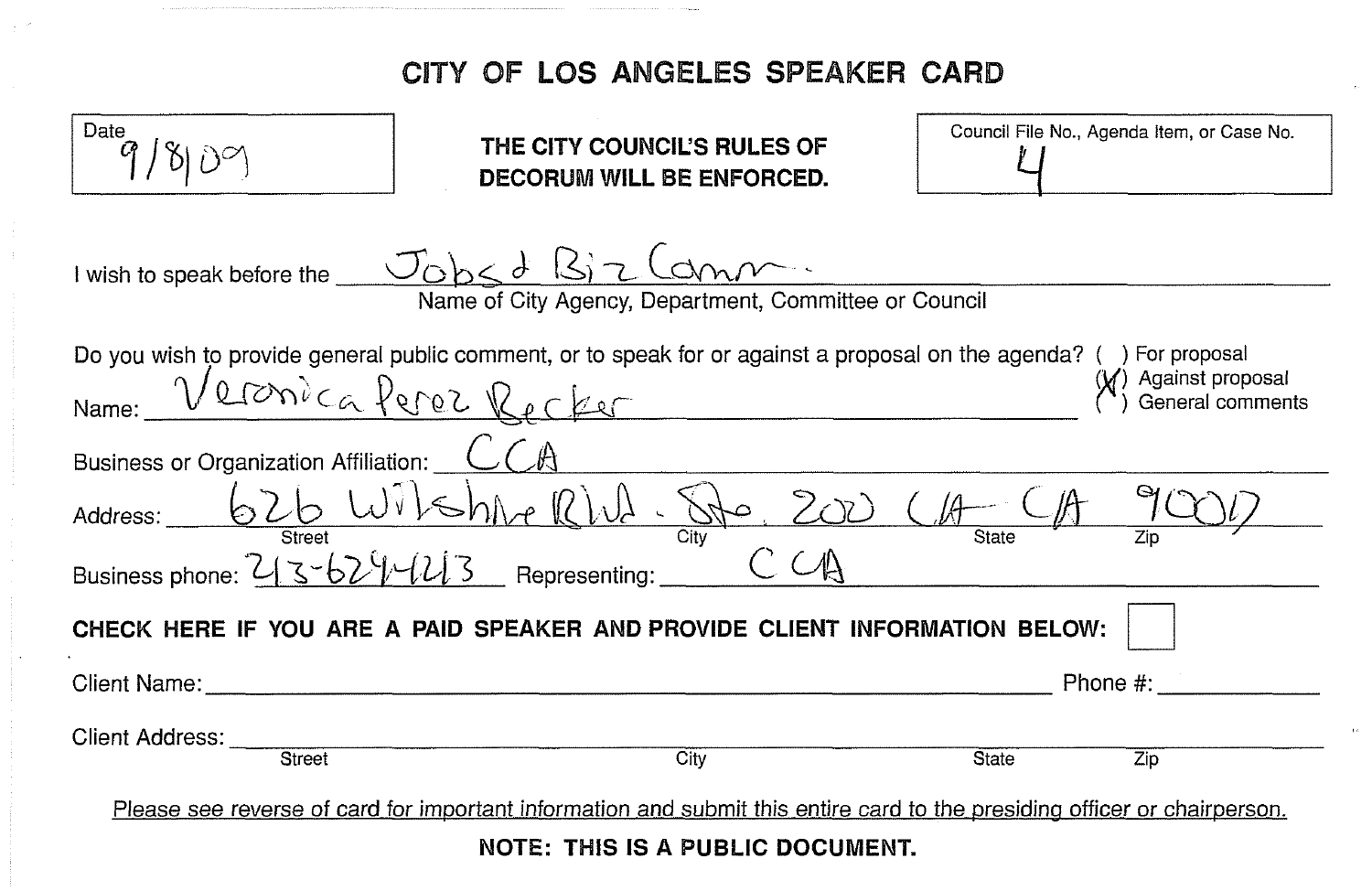|                                                                                                                                                                                      | CITY OF LOS ANGELES SPEAKER CARD                         |      |              |                                            |  |  |
|--------------------------------------------------------------------------------------------------------------------------------------------------------------------------------------|----------------------------------------------------------|------|--------------|--------------------------------------------|--|--|
| Date                                                                                                                                                                                 | THE CITY COUNCIL'S RULES OF<br>DECORUM WILL BE ENFORCED. |      | 09-023       | Council File No., Agenda Item, or Case No. |  |  |
| I wish to speak before the Jobs of BUSINESS Levelopment<br>Name of City Agency, Department, Committee or Council                                                                     |                                                          |      |              |                                            |  |  |
| Do you wish to provide general public comment, or to speak for or against a proposal on the agenda? () For proposal<br>) Against proposal<br>Name: Ester Cadavid<br>General comments |                                                          |      |              |                                            |  |  |
| Business or Organization Affiliation: <u>Los Angeles</u> Neighburhard Hausing Services (LAND)<br>Address: 3926 Wilshure Blvd. #200 Los Angeles Ch 90010                              |                                                          |      |              |                                            |  |  |
| Business phone: 213-381-2862 Representing: LA NHS                                                                                                                                    |                                                          |      |              |                                            |  |  |
| CHECK HERE IF YOU ARE A PAID SPEAKER AND PROVIDE CLIENT INFORMATION BELOW:                                                                                                           |                                                          |      |              |                                            |  |  |
| Client Name:                                                                                                                                                                         |                                                          |      |              | Phone $#$ :                                |  |  |
|                                                                                                                                                                                      |                                                          | City | <b>State</b> | Zip                                        |  |  |
| Please see reverse of card for important information and submit this entire card to the presiding officer or chairperson.                                                            |                                                          |      |              |                                            |  |  |
| NOTE: THIS IS A PUBLIC DOCUMENT.                                                                                                                                                     |                                                          |      |              |                                            |  |  |